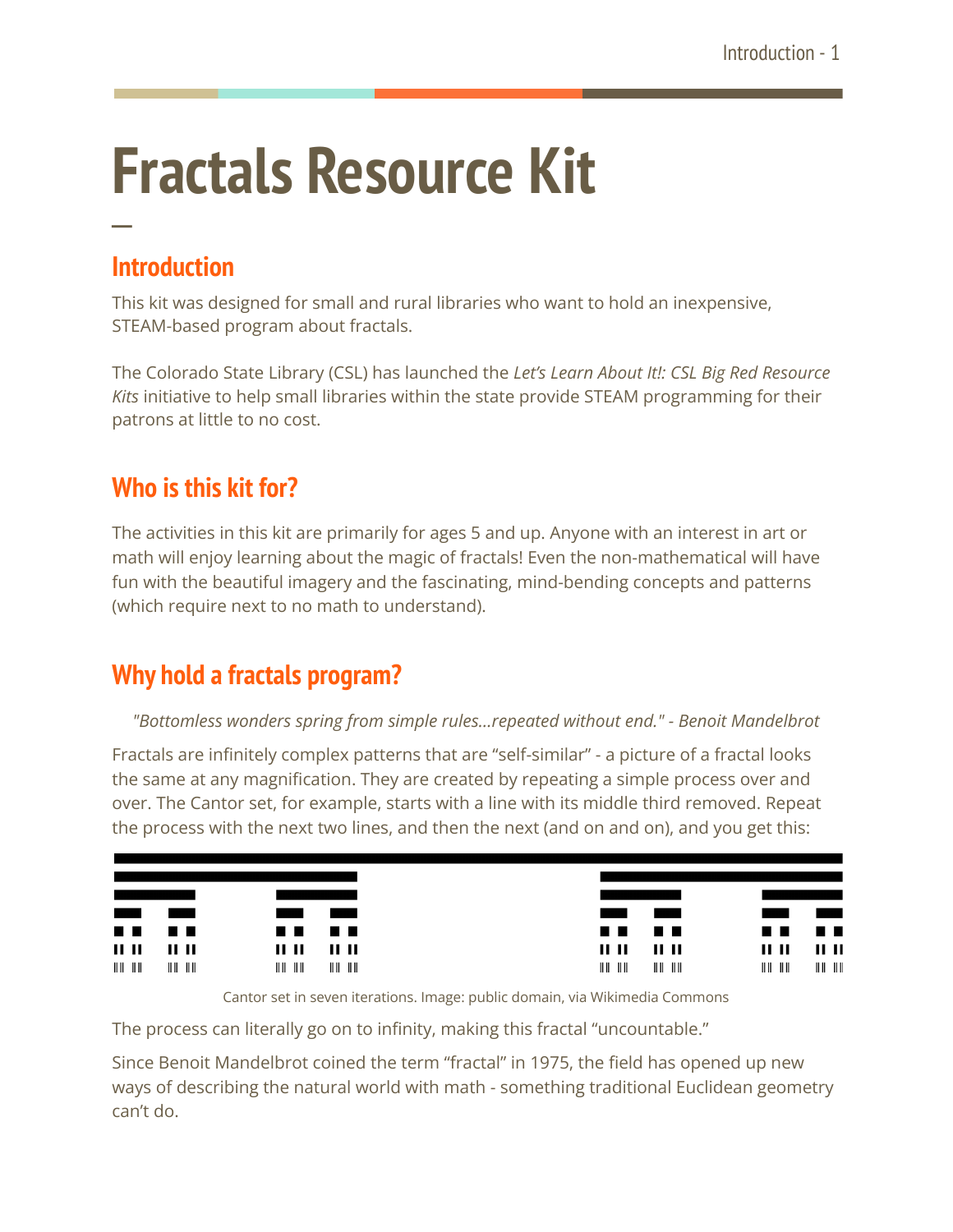Fractal geometry is an important, developing field in mathematics with applications from telecommunications to biology to sustainable architecture. Fractals describe the way nature actually looks, from the veins in our lungs to the shape of a mountain range to a floret of broccoli.

The beauty of fractal patterns has influenced art and religion for centuries. Buddhist mandalas and Islamic girih tiles existed long before mathematicians began to describe specific fractal shapes. Traditional African designs in art and the construction of settlements use fractal patterns.

Your program may inspire the next generation of mathematicians, inventors, architects, computer programmers, and artists! The field of fractal geometry is part of every one of those professions.

#### **Feedback**

Please help us improve this kit by sharing your comments, experiences, and suggestions. Contact Kit Support (303-866-6900 or email at KitSupport@coloradovirtuallibrary.org) at any point along your journey. When you return the kit, please fill out and include the Feedback Form found at the end of this binder.

We will update this kit's Online Resources page

<https://cslkits.cvlsites.org/stem-discovery-kits> with the ideas and activities your library shares. Help us learn from your experiences and share that learning with others.

#### **Loan period**

The loan period for the Fractal Resource Kit is 1 month. If you would like to keep it longer, please contact Kit Support (303-866-6900 or email at

KitSupport@coloradovirtuallibrary.org) to make arrangements before the loan period expires. If it is not on hold for another library, we will do our best to extend your loan.

Kit contents are not intended for circulation outside of the library to individual patrons.

# **Returning the kit**

As you prepare to return the kit, verify that it is complete using the Kit Contents checklist in this binder. Be sure to include your completed Feedback Form so that we can improve the experience for everyone.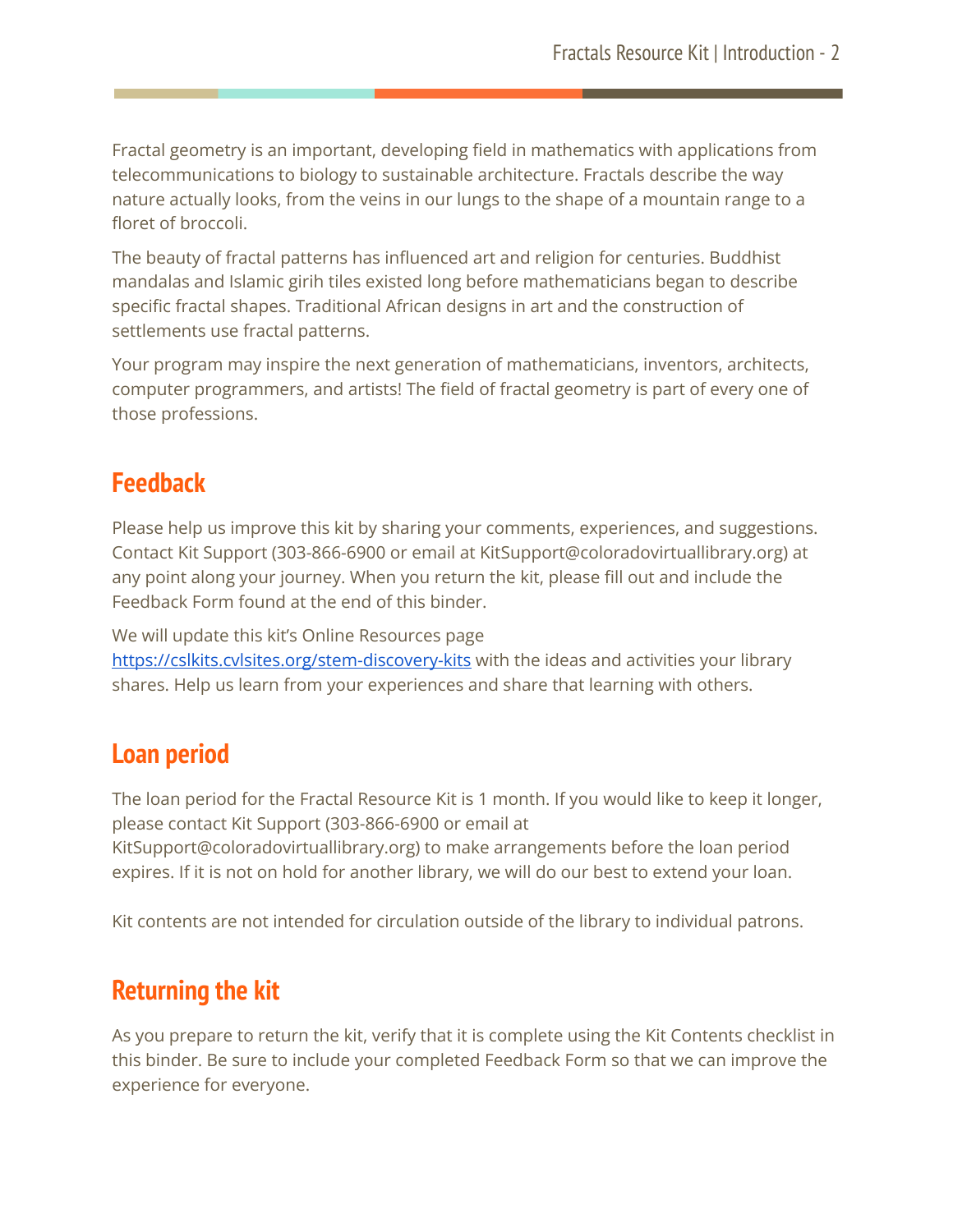We know that materials may get damaged in transit or by patrons. If that happens to you, please contact Kit Support (303-866-6900 or email KitSupport@coloradovirtuallibrary.org) and let us know right away!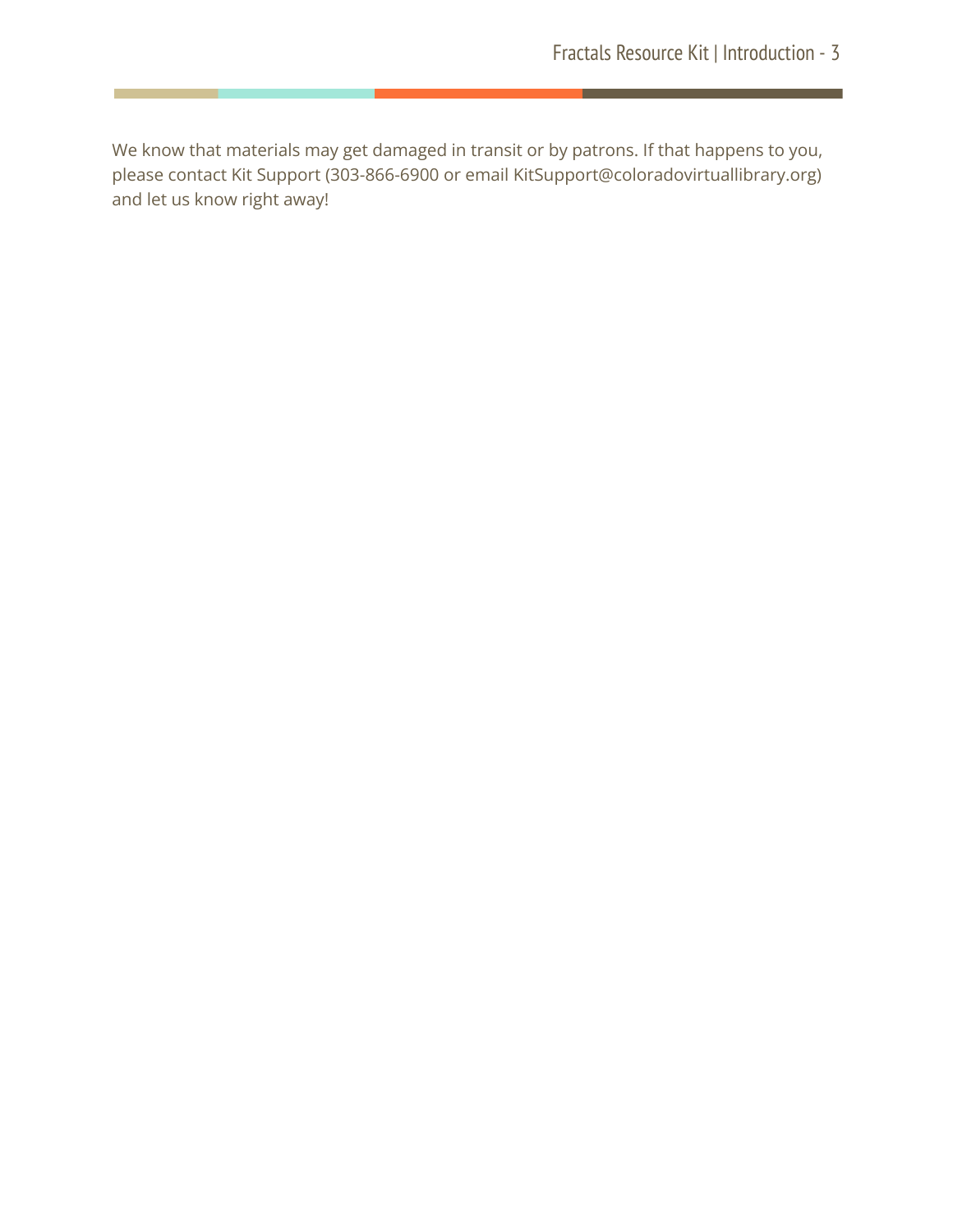# **Kit Contents**

Please verify that this resource kit is complete before returning it to: Colorado State Library, Courier Code 912.

You may copy any of the pages from the binder, or download a copy from the red key shaped USB flash drive. You can also find information at

[https://cslkits.cvlsites.org/stem-discovery-kits.](https://cslkits.cvlsites.org/stem-discovery-kits)

Contact Kit Support (303-866-6900 or email at KitSupport@coloradovirtuallibrary.org) with questions.

#### **Items**

**─**

- ❏ 1 1" red resource kit binder containing:
	- ❏ 1 red key-shaped USB flash drive containing printable documents
- ❏ 1 clipboard
- ❏ 12 jumbo magnifiers
- ❏ 1 book: *Mysterious Fractals* (ISBN 9781620916278)
- ❏ 28 white mandala dot painting stencils
- ❏ 2 sets of Dazazzle Mandala Dotting Tools, which include:
	- ❏ 2 plastic paint trays
	- ❏ 2 Charcoal White #558 pencils
	- ❏ 10 acrylic & steel ball stylus tools, various colors and sizes
	- ❏ 16 acrylic rods, various colors and sizes
- ❏ 24 Tessellations animal stencils, assorted designs
- ❏ 2 wooden tile sets containing 352 pieces:
	- ❏ Penrose set #1 (in cloth drawstring Wooden Giraffe bag):
		- ❏ 108 kites with half-circle patterns
		- ❏ 68 dartes with half-circle patterns
	- ❏ Penrose set #2 (in cloth drawstring Wooden Giraffe bag):
		- ❏ 8 decagons
		- ❏ 12 elongated hexagons
		- ❏ 12 bowties
		- ❏ 12 pentagons
		- ❏ 16 darts
		- ❏ 20 kites
		- ❏ 22 elongated rhombuses
		- ❏ 32 diamonds (parallelograms)
		- ❏ 22 obtuse triangles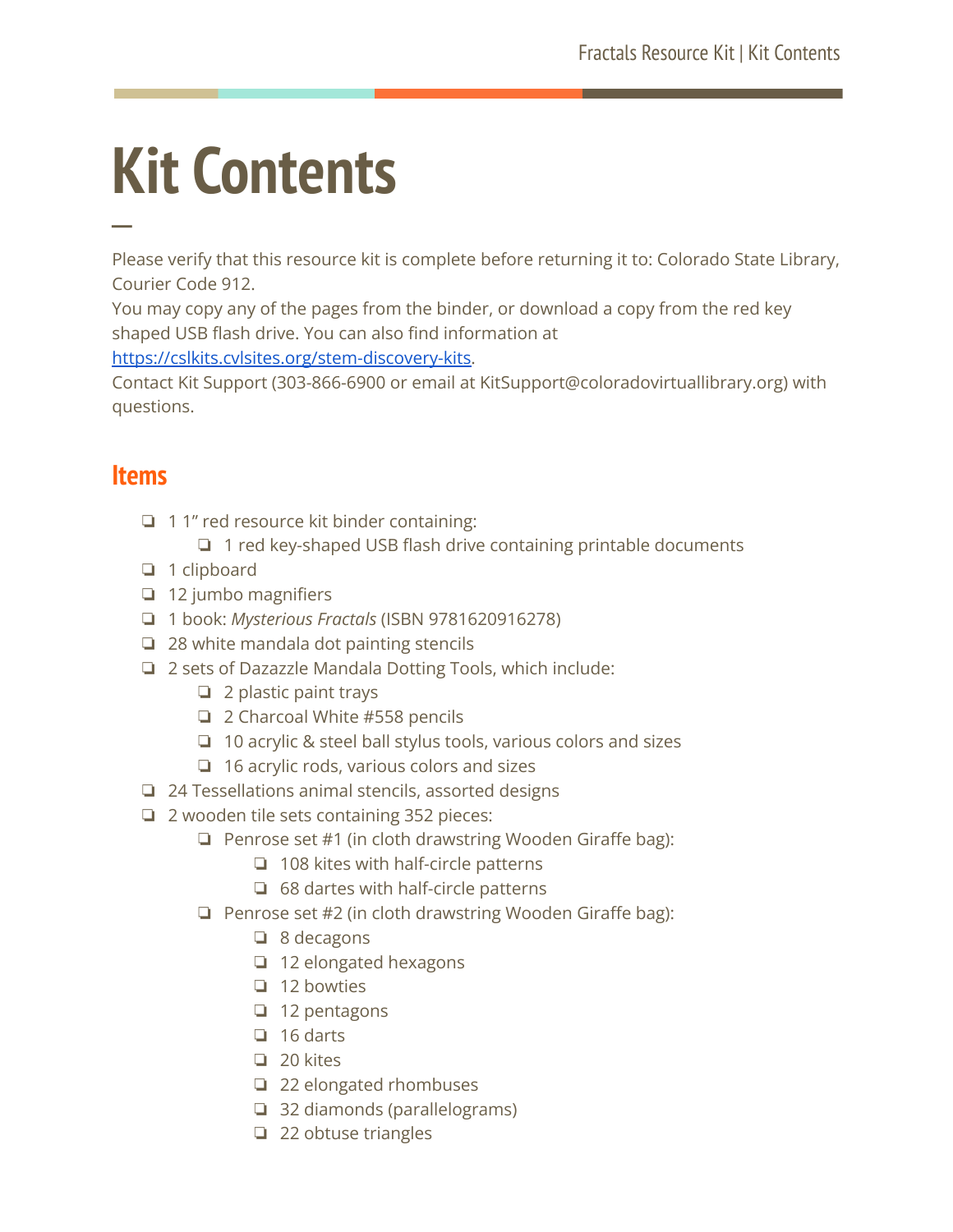- ❏ 14 medium isosceles triangles
- ❏ 12 small isosceles triangles
- ❏ 2 tiny isosceles triangles
- ❏ Super Spirograph 75-Piece Jumbo Kit (50th Anniversary Edition) containing:
	- ❏ 31 Spiro-Tracks
	- ❏ 21 wheels
	- ❏ 2 rings
	- ❏ 2 racks
	- ❏ .31oz (9g) of reusable putty
	- ❏ 3 pens
	- ❏ 1 gold die-cast wheel
- ❏ 1 bin of Puzzellations "In the Garden," 231 foam tiles
- ❏ 1 bin of Puzzellations "Kites & Darts," 105 magnet-backed foam tiles
- ❏ 3 rubber stamps:
	- ❏ 1 Mandelbrot stamp
	- ❏ 1 Sierpinski triangle stamp
	- ❏ Koch snowflake stamp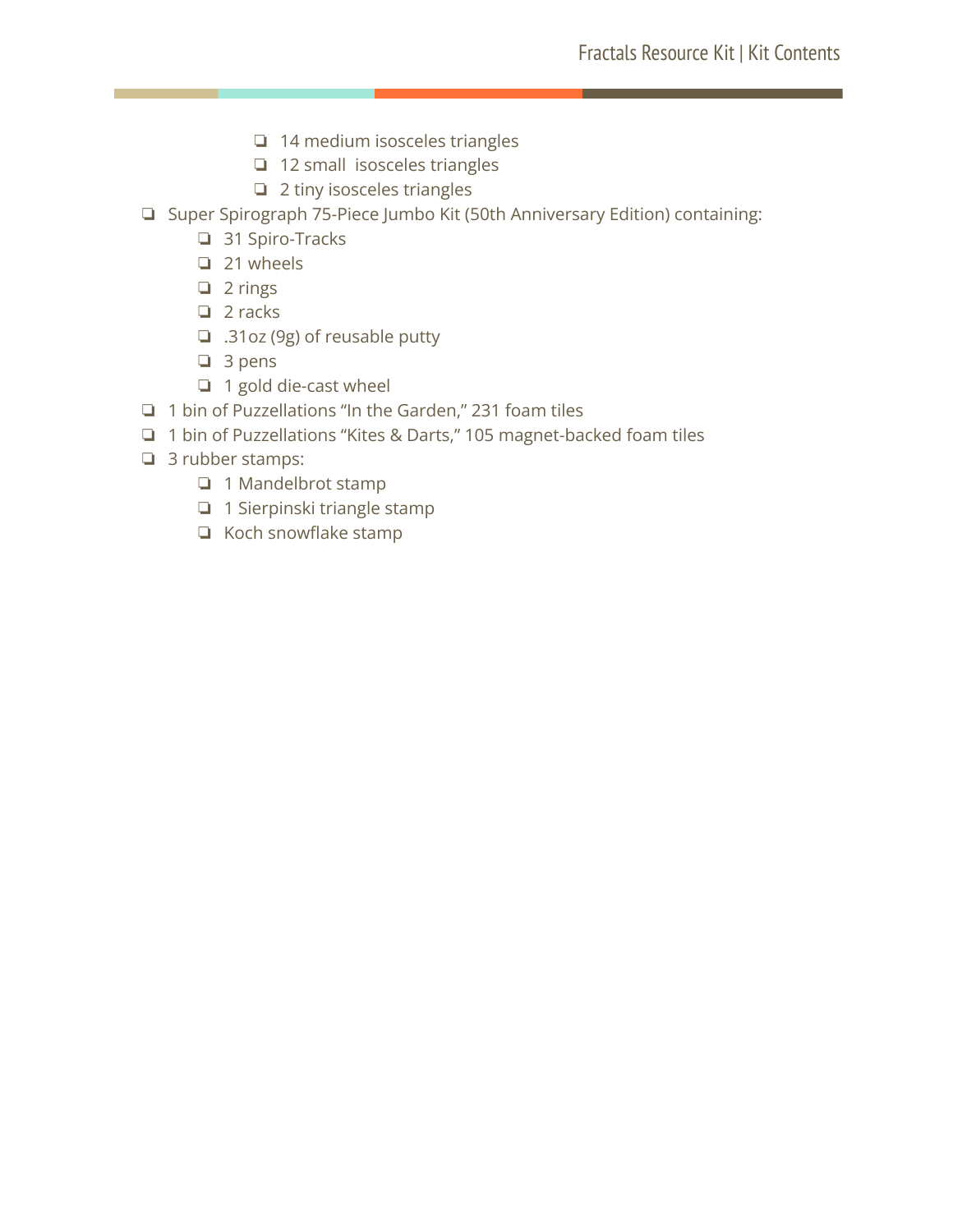# **Fractal geometry programs ─**

# **Introduction**

There are many ways to teach people about fractals. The easiest introduction to the mathematical concepts is actually through art, because the appeal of these repeating shapes is obvious, and the simplest fractal shapes are easy (if time-consuming!) to create.

Supplement any artistic activity with a discussion of what makes these shapes mathematically interesting. There are any numbers of introductory videos online you might use to aid discussion or introduce difficult concepts - see the **Other Resources** pages for more information and ideas.

# **Intended Audience**

Recommended for ages 6 and up.

# **Activity Goals**

- Participants understand what a fractal is and can recognize them.
- Participants gain a conceptual understanding of at least one of the mathematical concepts that underlie fractals (per the Common Core Standards for Mathematics).
	- Common Core Standards can specific to fractals can be found in the [Fractal](https://fractalfoundation.org/fractivities/CCMathStdsTable_Summaries.pdf) [Foundation](https://fractalfoundation.org/fractivities/CCMathStdsTable_Summaries.pdf) Fractivities sheet [\(https://bit.ly/2Evl8du\)](https://bit.ly/2Evl8du). The [Colorado](http://www.cde.state.co.us/standardsandinstruction/2009standards) [Department](http://www.cde.state.co.us/standardsandinstruction/2009standards) of Education website ([https://bit.ly/2A600Y5\)](https://bit.ly/2A600Y5) has Colorado's state academic standards.

# **What staff need to know**

*"Bottomless wonders spring from simple rules…repeated without end." - Benoit Mandelbrot*

Classical geometry describes the neat, ordered world of straight lines, polygons, cubes, and other shapes. It's a useful science. But when was the last time you saw a perfect circle or cone? Classical geometry doesn't apply to most of the natural world!

The "Father of Fractals," Benoit Mandelbrot, wrote "Clouds are not spheres, mountains are not cones, coastlines are not circles, and bark is not smooth, nor does lightning travel in a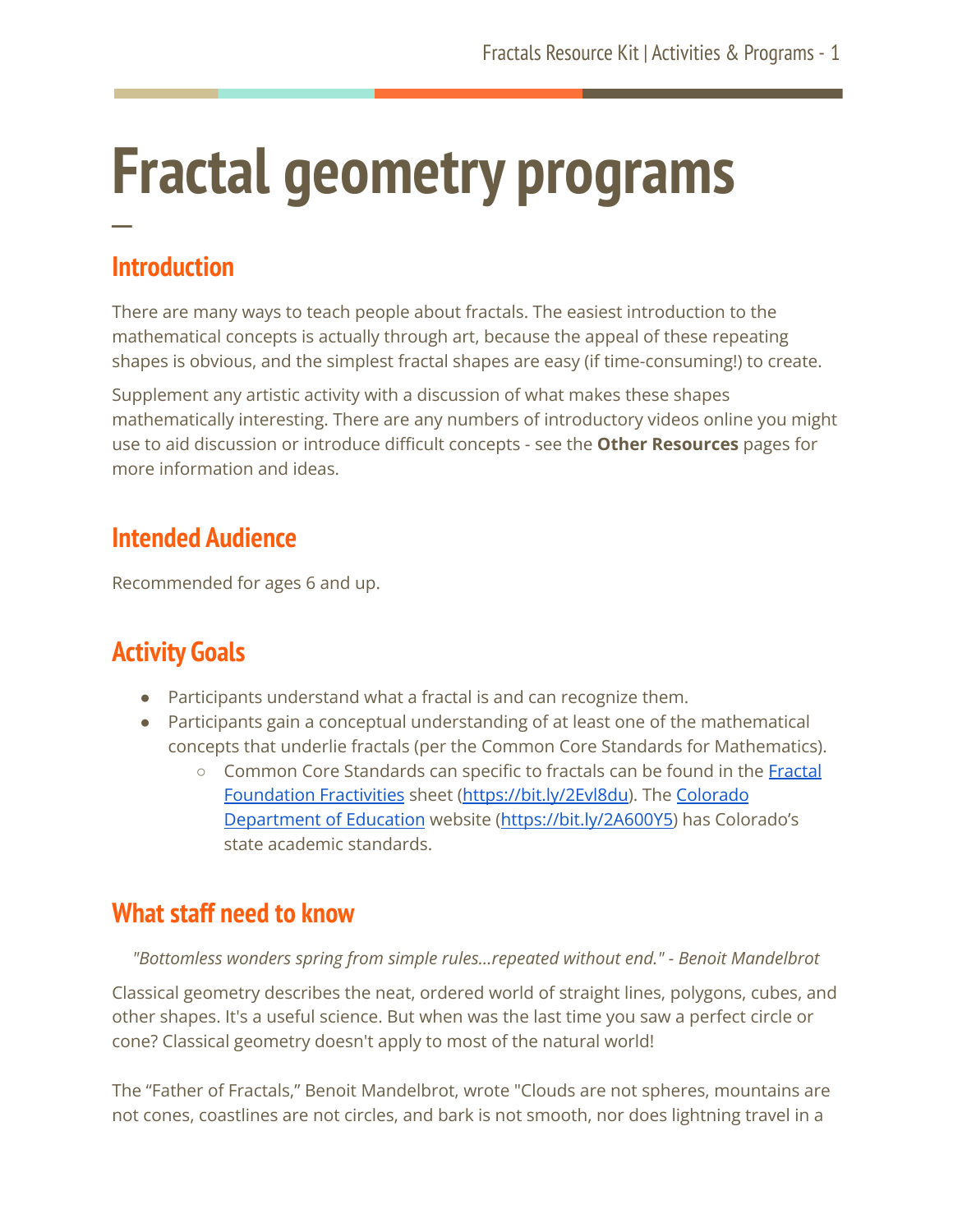straight line" (*The Fractal Geometry of Nature*, 1982). In fact, most natural objects are formed from fractal shapes (also called "curves"). Fractals are generally defined as complex shapes with a simple recursive construction that are made up of small scale copies of themselves (self-similarity). So if you zoom into a fractal with a magnifying glass or microscope, it will look the same no matter how small you go. Trees, shells, mountains, flowers, clouds, and countless other objects have fractal patterns.

Staff should **be familiar with the basic shapes** you want to introduce during your program. You do *not* need to be able to mathematically describe a fractal curve! Be open to **explore** *with* **your library users** using the kit activities, and **be able to point the curious to further resources**.

We strongly recommend that you go through the Other Resources page and watch the videos mentioned there before planning your program.

### **Basic activity ideas**

#### Note: pencils, paints, and non-reusable art supplies are not included in the kit.

- Draw and decorate a fractal shape using spirographs and stencils. There are also dotting tools in the kit that can be used with water-soluble paint. Older participants might try their hand at drawing a Koch snowflake (a shape with finite area, and infinite sides), or a Sierpinski or Apollonian Gasket.
	- Create a display using images of fractals in nature before and after the program to draw participants and for inspiration!
- Use the sets of Penrose tiles to construct repeating patterns, and discuss the history of Islamic art and architecture. Invite an expert from a local mosque or college history department to speak.
- With children ages 5+, have a STEAM-based read aloud, art activity, playtime, and/or snack program:
	- Read from the book in the kit, *Mysterious Patterns*. Pair with other books from your library's collection about geometric shapes or simple math. Pull out your nonfiction children's books that have high-quality photographs of mountain ranges, rivers, lightning, patterns, etc.
	- Purchase a selection of materials from the Supply List "Hold a children's program" list, which includes easily available, low-cost items with patterns that occur in nature. Ask the children to use the magnifying glasses to notice which objects look the same close up as they do from far away. Then serve them the healthy, sciency snacks! (*Please* check with caregivers about food allergies in advance, and wipe down kit supplies afterward!)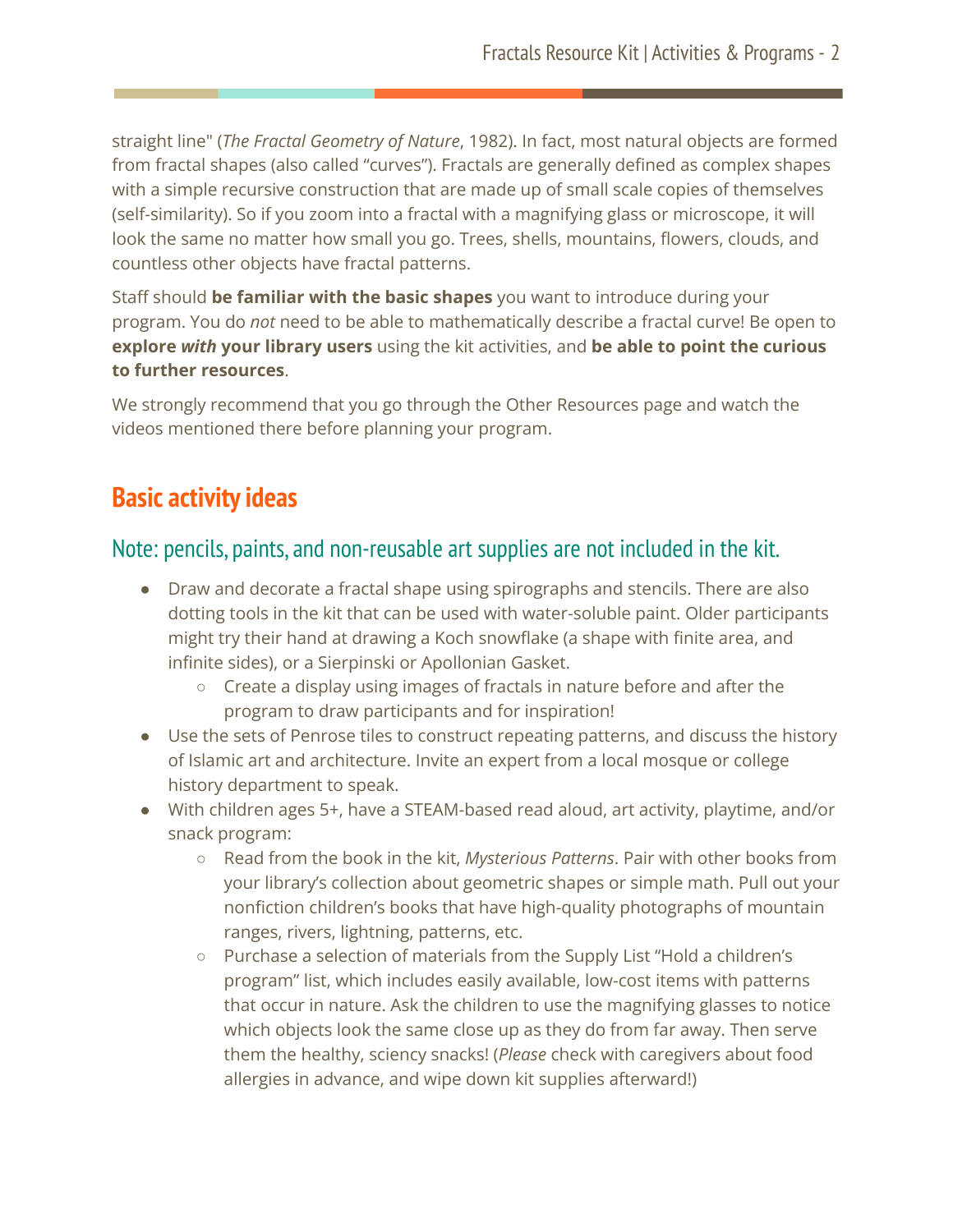$\circ$  Art activity: Break out the kit's animal stencils or use the foam tile sets to let kids put together interesting patterns. Mark their artwork and hands using the fractal stamps before they go!

# **Extension activities- go beyond the kit!**

- Teach library users to draw a fractal mandala pattern on a stone or using sand (there are dotting tools in the kit), and discuss the history and meaning of mandalas in Buddhism.
	- Partner with a Buddhist temple and provide a space for the creation of a sand mandala.
- Create string art patterns using string, pins, and cork.
- Build a Sierpinski Gasket in 3D (see the RAFT ideas sheet, included).
- Create a 3D Menger Sponge from folded business cards (see the Maths Craft New Zealand handout, included, plus the Fractal Supply Lists for more details). Fun fact: Menger Sponges have zero volume but infinite surface area!

**Check out the Supply Lists for suggested supplies for extension activities.**

# **Promotion**

Make a plan for promoting this activity or program. Your plan doesn't have to be extensive, but it should address:

- Age range for attendees (5 and up);
- Budget;
- Any existing library marketing or branding guidelines;
- How you will promote the activity, which could include:
	- Social media
	- Website
	- Email newsletter
	- Printed materials like posters or bookmarks
	- Cross-promoting with partner organizations
	- Local news media
- Creating promotional materials, such as graphics, press releases, or printed materials;
- Timeline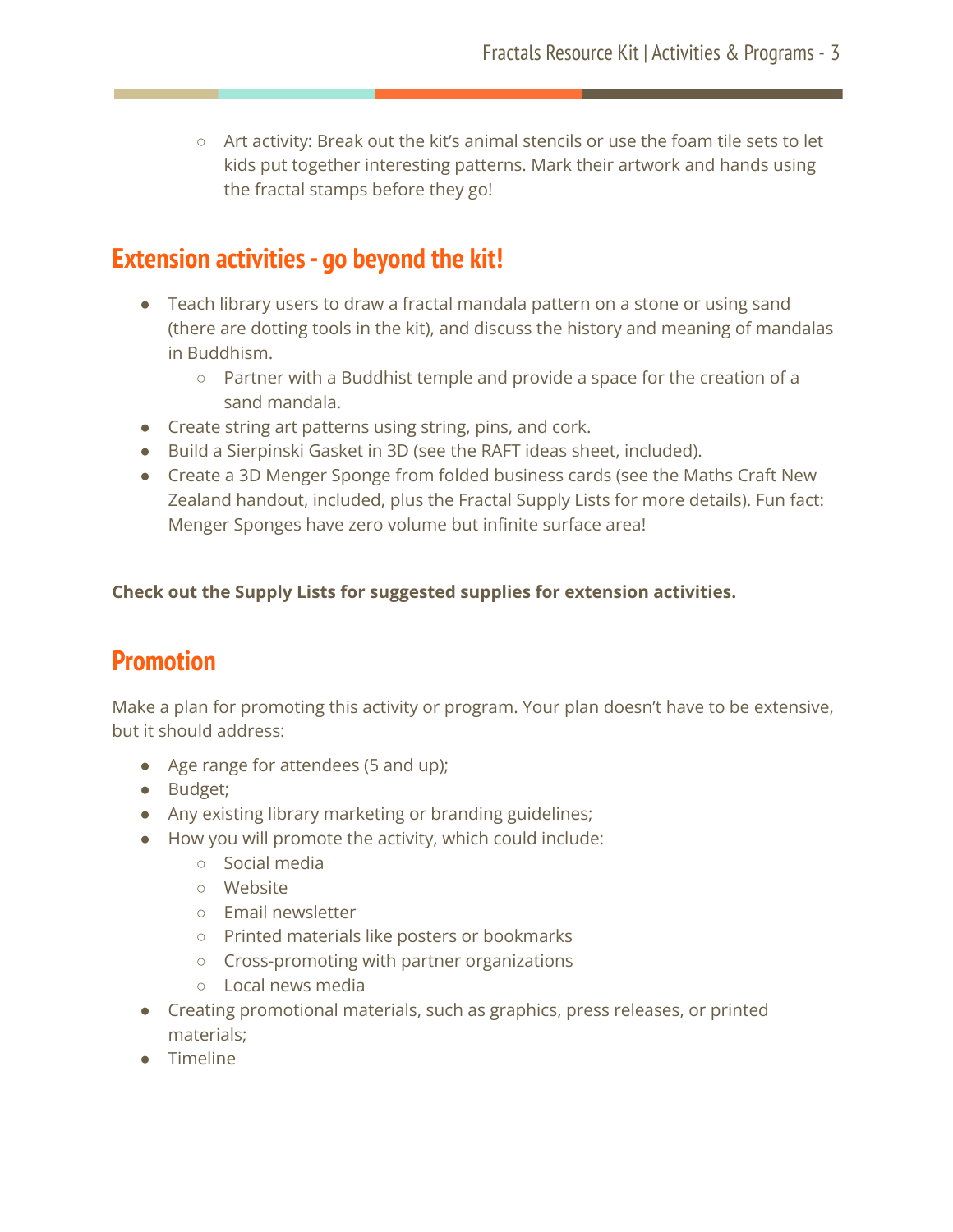# **Supply Lists ─**

# **What you need**

Non-reusable art supplies are not included in this kit. Be sure you have everything you need for your program using these checklists!

### **Basic activity essentials**

- ❏ Pencils (regular and colored)
- ❏ Pens (regular and colored)
- ❏ Paper
- ❏ Stamp inkpad (or water-soluble ink and a small sponge)

#### Optional materials for the basic activity

Art paint supplies:

- ❏ Brushes
- ❏ Fingerpaints, watercolors, etc.
- ❏ Cleaning supplies (paper towels, cups for water, etc.)

#### Hold a children's program (ages 5+)

Please check with parents for any food allergies before the program!

Fractals in nature:

- ❏ Broccoli
- ❏ Cauliflower
	- ❏ Be sure to get veggie dip so children can snack on the miniature "trees"!
- ❏ Romanesco broccoli cabbage, if available (pictured on the cover of *Mysterious Patterns*)
- ❏ Leaves (tree leaves or lettuce with prominent veins)
- ❏ Fern leaves (real or artificial)
- ❏ Loose cotton batting (to resemble clouds)

Items that are NOT fractals but have interesting patterns and are also delicious:

- ❏ Carrot sticks
- ❏ Grapes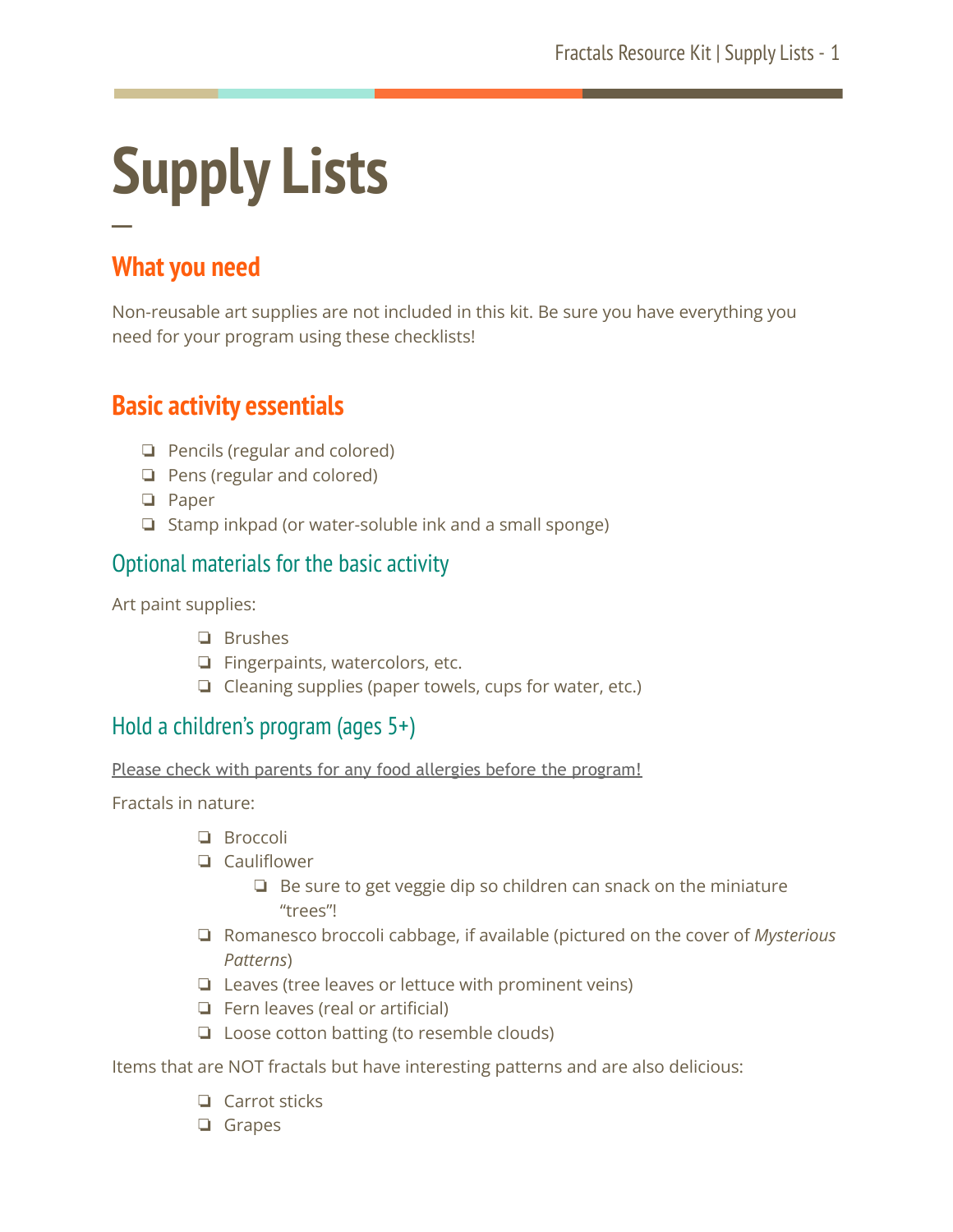- ❏ Strawberries (whole)
- ❏ Kiwi, sliced to reveal the pattern in the center
- ❏ Pineapple, whole and/or sliced. Give each child a look at the patterned skin with their magnifying glasses.

### **Extension activities- how to go beyond the basics**

→ Teach library users to draw a fractal mandala pattern on a stone or using sand, and discuss the history and meaning of mandalas in Buddhism.

- ❏ Partner with a Buddhist temple and provide a space and materials for the creation of a sand mandala.
- **→** Create string art patterns using string, pins, and cork.
- ➽ Build a Sierpinski Gasket in 3D (see the RAFT ideas sheet, included).
- ➽ Put together a Menger Sponge (see the Maths Craft New Zealand instructions, included.)

#### Additional librarysupplies needed for extension activities

- **→ Creating sand mandalas** 
	- ❏ White glue
	- ❏ Multi-colored craft sand
	- ❏ Glitter
	- ❏ Cardstock or construction paper
	- ❏ Pencils (regular and colored)
	- ❏ Knob brushes (for brushing away mandalas made with no glue optional)
- **→** Painting fractals on stones
	- ❏ Small stones (white and black stones are available to purchase online)
	- ❏ Crayola Rock Painting Kit or similar supplies
	- ❏ Washable paints
- **→** Creating fractal string art
	- ❏ Multi-colored embroidery floss/twine/yarn
	- ❏ Cork tiles
	- ❏ Long, straight push pins
	- ❏ Printed fractal/mandala or other patterns to follow (available online)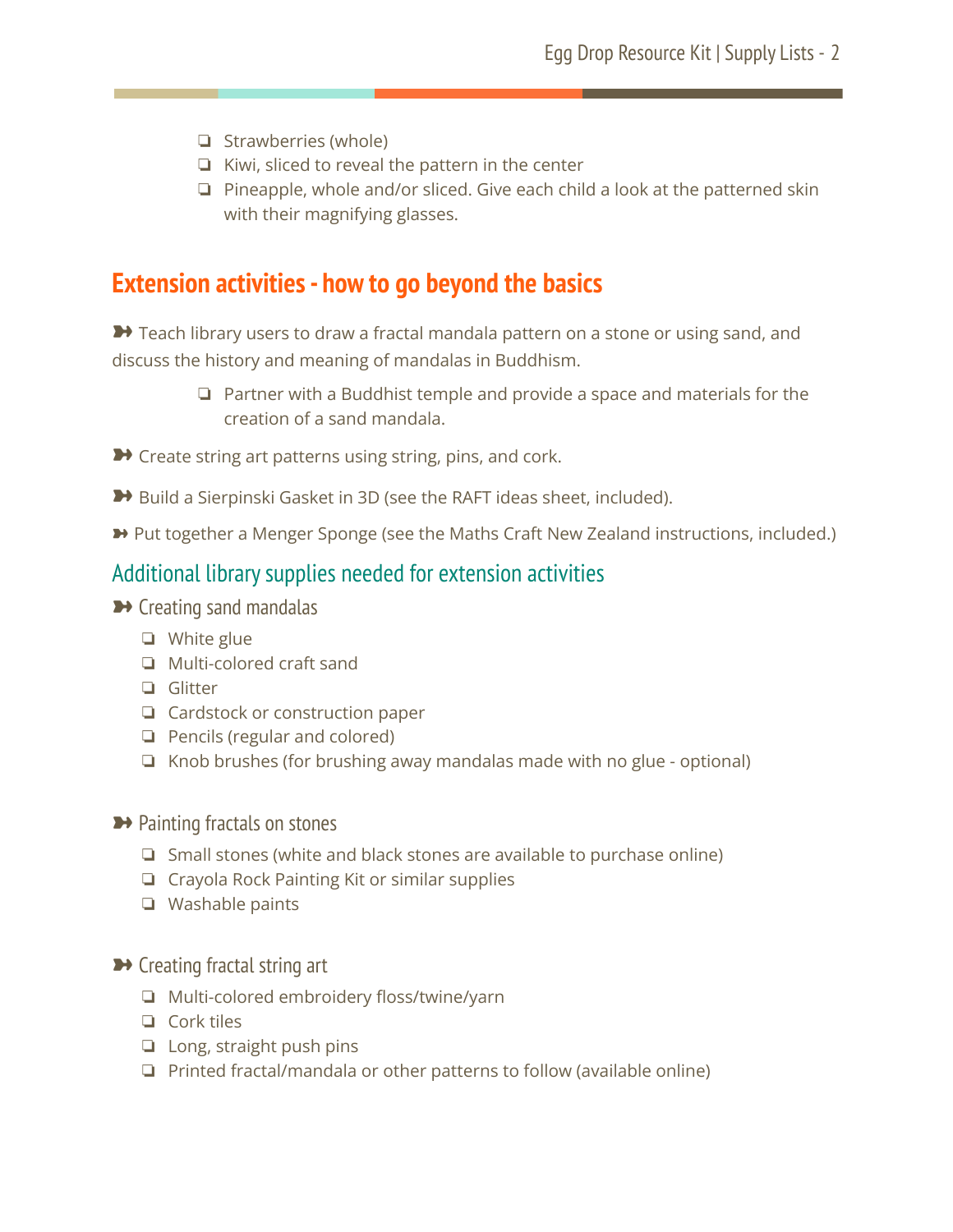■ Creating a Sierpinski Gasket in 3D (see the RAFT ideas sheet, included in this kit)

- ❏ Glue gun(s)
- ❏ Hot glue
- ❏ Pony beads

#### **▶ Creating a Menger Sponge**

Varying amounts of business cards are needed for smaller or larger constructions: a single cube requires 6 cards, plus printed "cladding" that will give the illusion of your construction being made of infinitely smaller cubes). Check out the Maths Craft New Zealand instructions, included in the kit, and the MegaMenger project website (link below) for more free printables. MegaMenger also has a free printable pattern for those with 3D printers.

- ❏ Level 1: 120 cards
- ❏ Level 2: 400 cards
- ❏ Level 3: 8,000 cards
- ❏ "Cladding": printable Menger Cards can be found at: <http://megamenger.com/>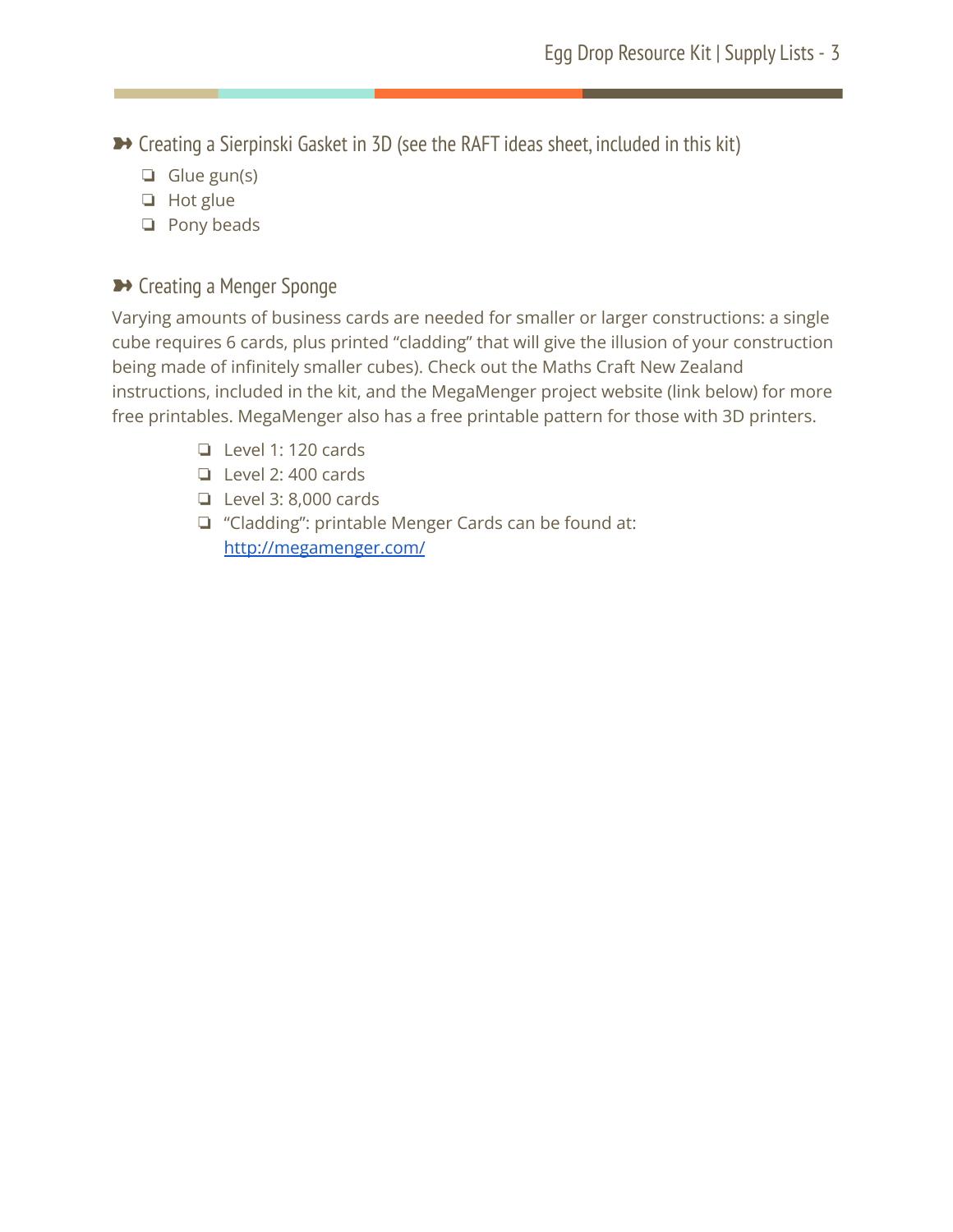# **Feedback Form**

# **Instructions**

**─**

Please help us improve this Fractal Resource Kit by completing either this paper feedback form or the online version, found at <https://cslkits.cvlsites.org/stem-discovery-kits>. If you are completing the paper form, please return it with the kit.

# **Part 1: Evaluation**

|                                                                              | Strongly<br>Agree | Agree | Neither<br>Agree<br>nor<br><b>Disagree</b> | <b>Disagree</b> | Strongly<br><b>Disagree</b> |
|------------------------------------------------------------------------------|-------------------|-------|--------------------------------------------|-----------------|-----------------------------|
| I am satisfied that the<br>resources in this kit met the<br>library's needs. |                   |       |                                            |                 |                             |
| This resource will help improve<br>library services to the public            |                   |       |                                            |                 |                             |
| The loan period was adequate.                                                |                   |       |                                            |                 |                             |
| I would recommend this kit to<br>another library.                            |                   |       |                                            |                 |                             |

#### **Which parts of the kit did you find useful, and why?**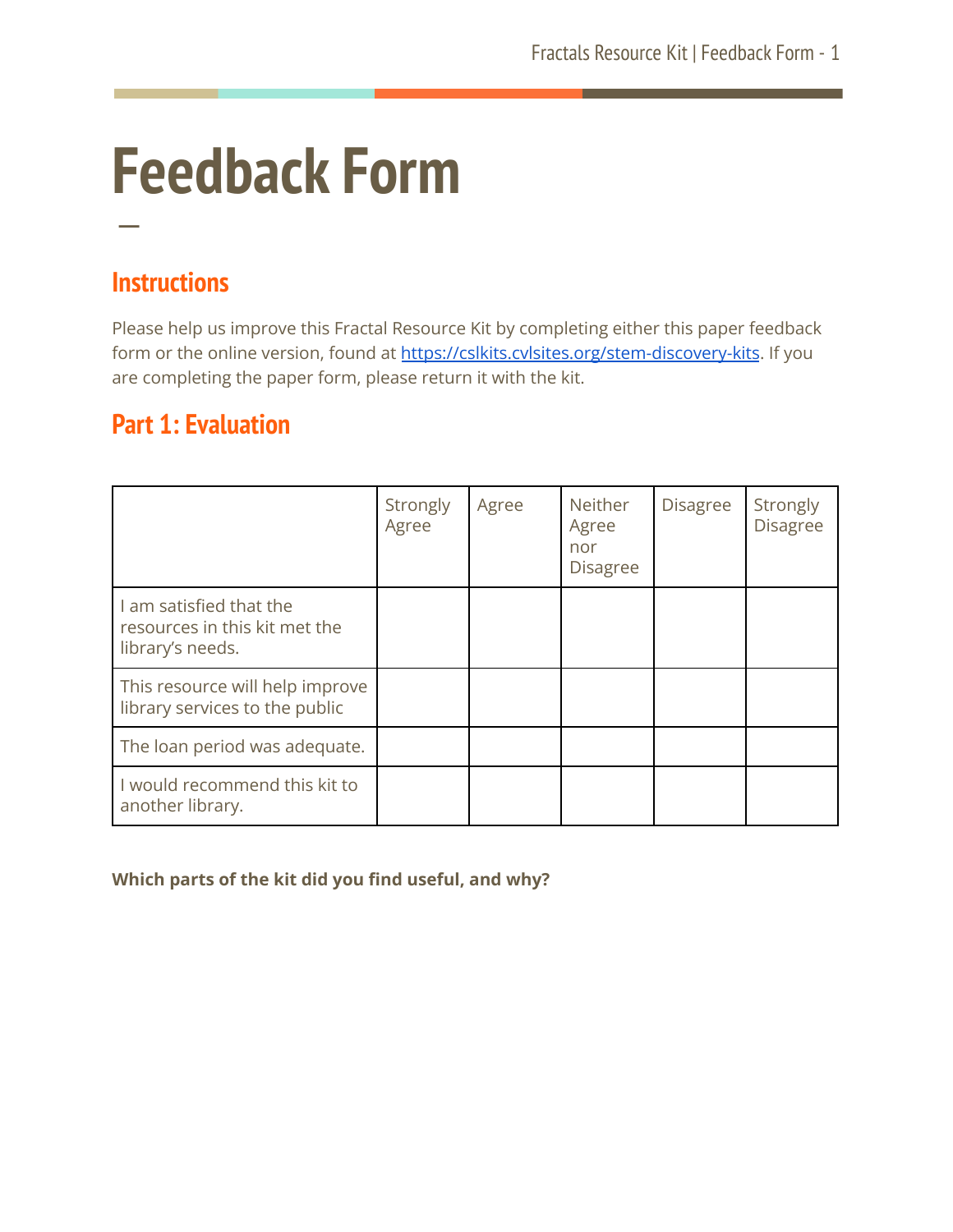**Were there any parts of the kit that your library didn't use ? Why not?**

**How can we improve this kit?**

# **Part 2: How Your Library Used the Kit**

Please describe any of the activities or programs you used from this kit. Be as specific as possible. Include links, comments, and/or evaluation data when available.

\*\* Want another way to keep the conversation going and share your experiences with others? Visit our forum on the CSL Resource Kit website [\(https://cslkits.cvlsites.org/discuss/\)](https://cslkits.cvlsites.org/discuss/) and share what you are doing there.\*\*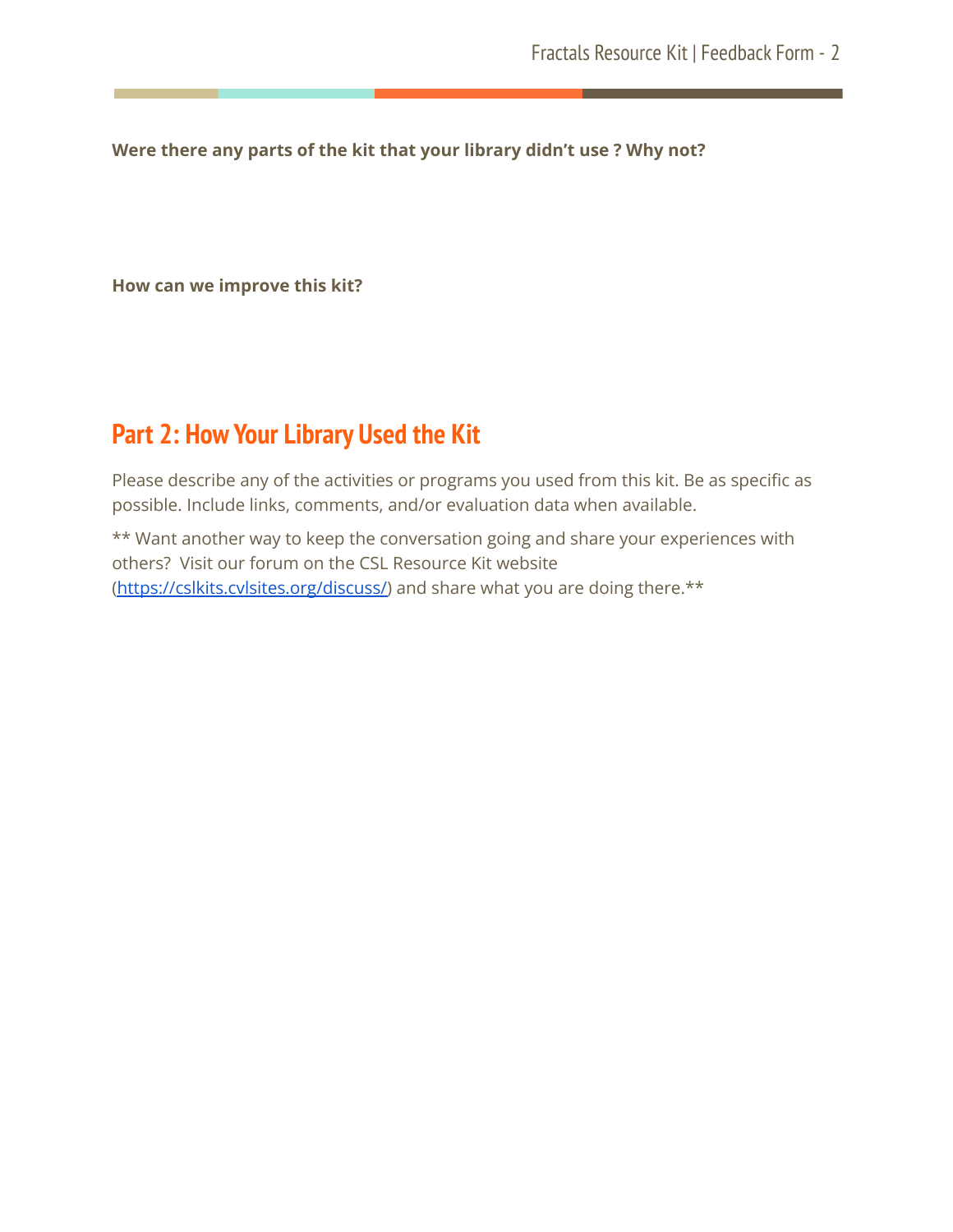# **Other Resources**

# **Where else you can find this information**

We have included a red flash key with this kit. It is a USB flash drive containing these pages from the binder and other resources. Updated resources can be found at [https://cslkits.cvlsites.org/stem-discovery-kits.](https://cslkits.cvlsites.org/stem-discovery-kits)

# **General**

**─**

#### **WEBSITES**

**→ Colorado Academic Standards** 

<http://www.cde.state.co.us/standardsandinstruction/2009standards>

Plenty of useful information if you're trying to partner with a local school or with student-age library users. Check out the Online Sortable Tool and try searching "patterns" within the Mathematics or Science sections.

**→** Denver Art Museum > Hayagriva Mandala

#### <https://denverartmuseum.org/edu/object/hayagriva-sand-mandala>

Visit the site to see a sand mandala gifted to DAM by the Seraje Monastery in Tibet. There are excellent teaching resources available at the link, including a detailed lesson plan, videos of the mandala's creation, and a printable coloring page.

#### **→ MegaMenger Project**

#### <http://megamenger.com/>

The Menger Sponge is a mind-bending 3D fractal shape, and this site supported by the University of London has free downloadable instructions on creating a Menger Sponge using business cards. There are lots of pictures of completed projects worldwide, plus templates to create your own "cladding" to give your creation more layers. Check out the Activities & Programs for more ideas.

**▶ RAFT: Resource Area for Teaching > Freaky Fractals**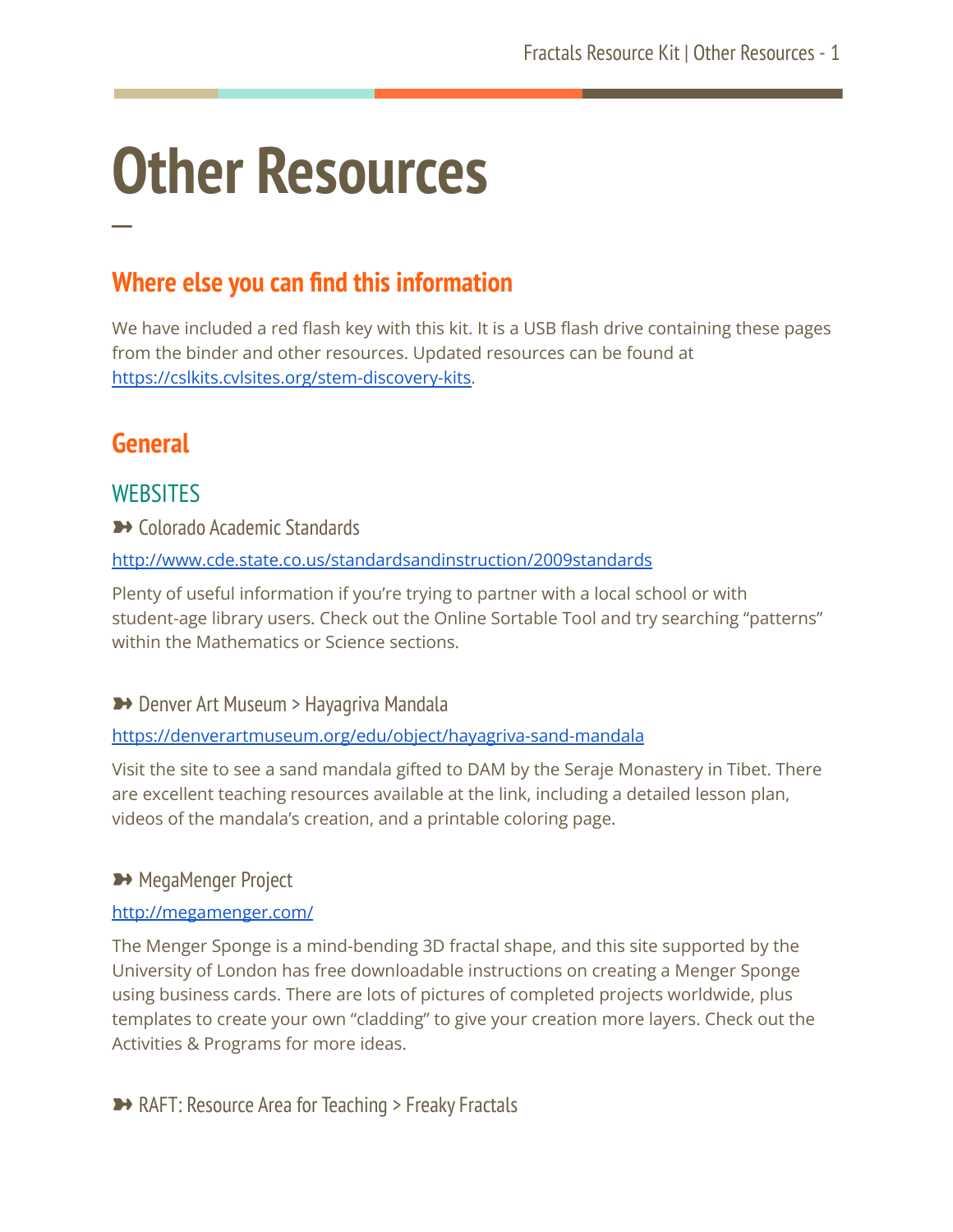#### [http://raft.education/activity\\_kits/freaky-fractals/](http://raft.education/activity_kits/freaky-fractals/)

Purchase preassembled kits from RAFT to use in your program (membership required), or simply download their idea sheet (also available in this kit). Links to various teaching standards can be found here.

➽ TopIslamic.com > Islamic Art for Kids 15 Colouring Pages <https://topislamic.com/islamic-art-for-kids-download/>

Free coloring pages showing traditional Islamic art, provided by blogger and teacher Salah Ad Deen.

→ University of Kansas School of Education > Fractals for Fun: Teaching Kids Patterns in Nature A great introductory site that has gathered plenty of useful links to descriptions, images, games, and other activities.

<https://educationonline.ku.edu/articles/teaching-kids-patterns-in-nature>

#### VIDEOS

**→** Doodling In Math: Infinity Elephants: Khan Academy

[https://www.khanacademy.org/math/math-for-fun-and-glory/vi-hart/doodling-in-math/v/do](https://www.khanacademy.org/math/math-for-fun-and-glory/vi-hart/doodling-in-math/v/doodling-in-math-class-infinity-elephants) [odling-in-math-class-infinity-elephants](https://www.khanacademy.org/math/math-for-fun-and-glory/vi-hart/doodling-in-math/v/doodling-in-math-class-infinity-elephants)

A challenge for math class doodlers! This video is part of a mesmerizing series demonstrating doodling in math, and it's also funny and clever.

→ Fractals and the Art of Roughness: Benoit Mandelbrot TED2010 [https://www.ted.com/talks/benoit\\_mandelbrot\\_fractals\\_the\\_art\\_of\\_roughness](https://www.ted.com/talks/benoit_mandelbrot_fractals_the_art_of_roughness) Fractals discussed by the mathematician who first named them.

→ The Fractals at the Heart of African Designs: Ron Eglash TEDGlobal 2007 [https://www.ted.com/talks/ron\\_eglash\\_on\\_african\\_fractals](https://www.ted.com/talks/ron_eglash_on_african_fractals)

Ethno-mathematician Eglash, author of the book *African Fractals* (Rutgers UP, 2002) talks about his research into African design.

**▶ Koch Snowflake Fractal: Khan Academy**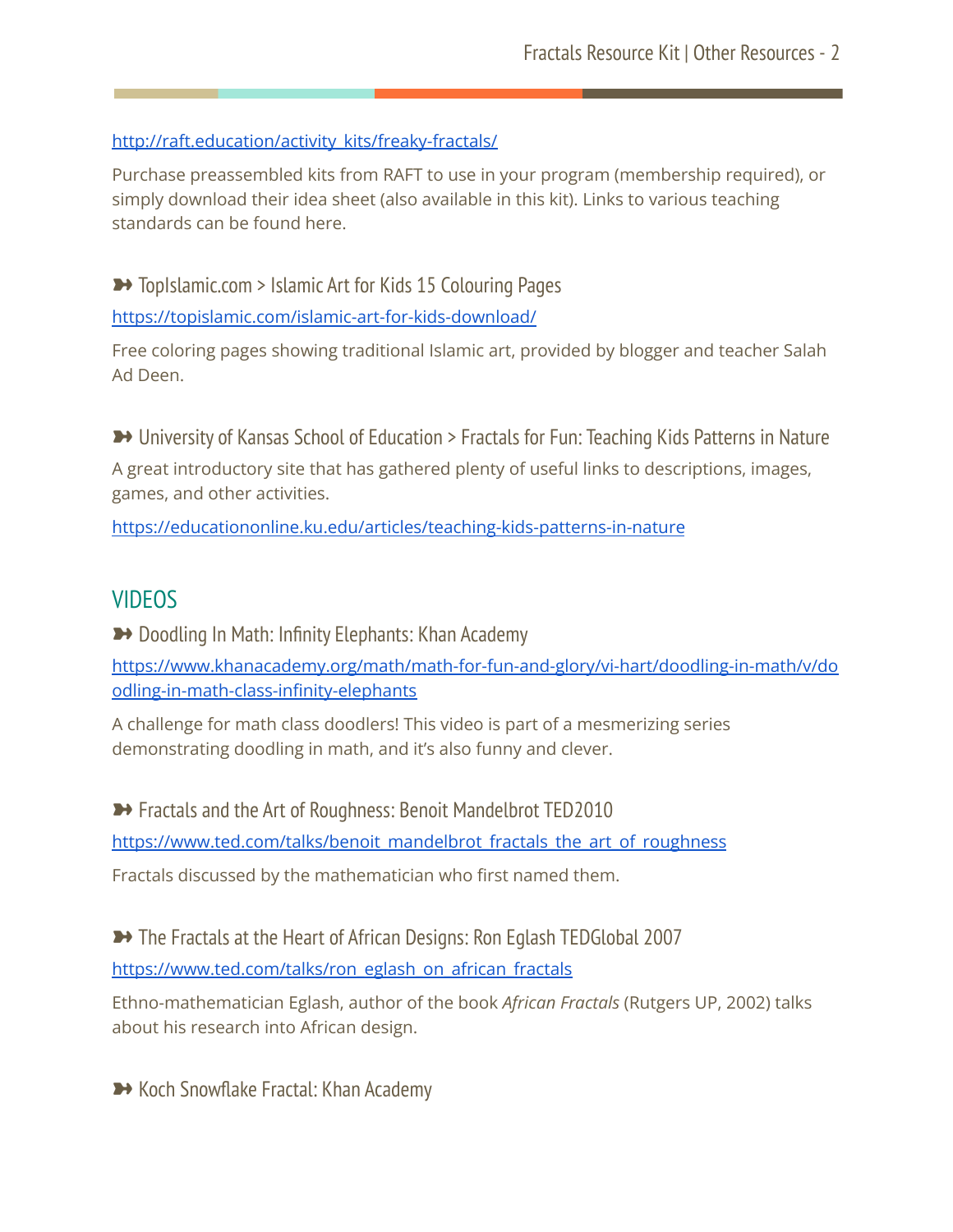[https://www.khanacademy.org/math/geometry-home/geometry-volume-surface-area/koch](https://www.khanacademy.org/math/geometry-home/geometry-volume-surface-area/koch-snowflake/v/koch-snowflake-fractal) [-snowflake/v/koch-snowflake-fractal](https://www.khanacademy.org/math/geometry-home/geometry-volume-surface-area/koch-snowflake/v/koch-snowflake-fractal)

For those who want to know the math, Sal Khan explains it in this short video series. Learn how "A shape that has an infinite perimeter but finite area" is mathematically possible.

■ Stories About Nature: Michael Frame at TEDxYale 2013

<https://www.youtube.com/watch?v=bz8NJ7ZVXwQ>

Lots of great visual examples of fractal designs.

→ What Is a Fractal (And What Are They Good For?): Khan Academy/MIT

[https://www.khanacademy.org/partner-content/mit-k12/mit-math/v/what-is-a-fractal-and](https://www.khanacademy.org/partner-content/mit-k12/mit-math/v/what-is-a-fractal-and-what-are-they-good-for)[what-are-they-good-for](https://www.khanacademy.org/partner-content/mit-k12/mit-math/v/what-is-a-fractal-and-what-are-they-good-for)

A concise introduction that talks about how fractals have been used in technology like antennas, and demonstrates a Koch snowflake.

#### APPS

Frax - Immersive Fractals

Review in the *[Smithsonian](https://www.smithsonianmag.com/science-nature/a-new-app-turns-fractals-into-ornate-art-8346011/) Magazine*: "A New App Turns Fractals Into Ornate Art". Short URL: <https://bit.ly/2EtqohC>

A \$.99 app built on the Mandelbrot and Julia set equations, it allows users to play and be immersed in the art of fractals. For IOS.

➽ Mandala Maker: symmetry doodle

Draw and color intricate mandala patterns with this app for Android and IOS.

#### **BOOKS**

➽ *Fractals: A Very Short Introduction*. Kenneth Falconer. Oxford University Press, 2013. 9780199675982.

The introduction is accessible and has good drawings of fractals and the motifs/generators that make them up. Your patrons who want to go beyond the Khan Academy math videos will appreciate the deeper math Falconer includes.

➽ *Fractals: A Graphic Guide*. Nigel Lesmoir-Gordon, Will Rood & Ralph Edney. Icon Books, 2009.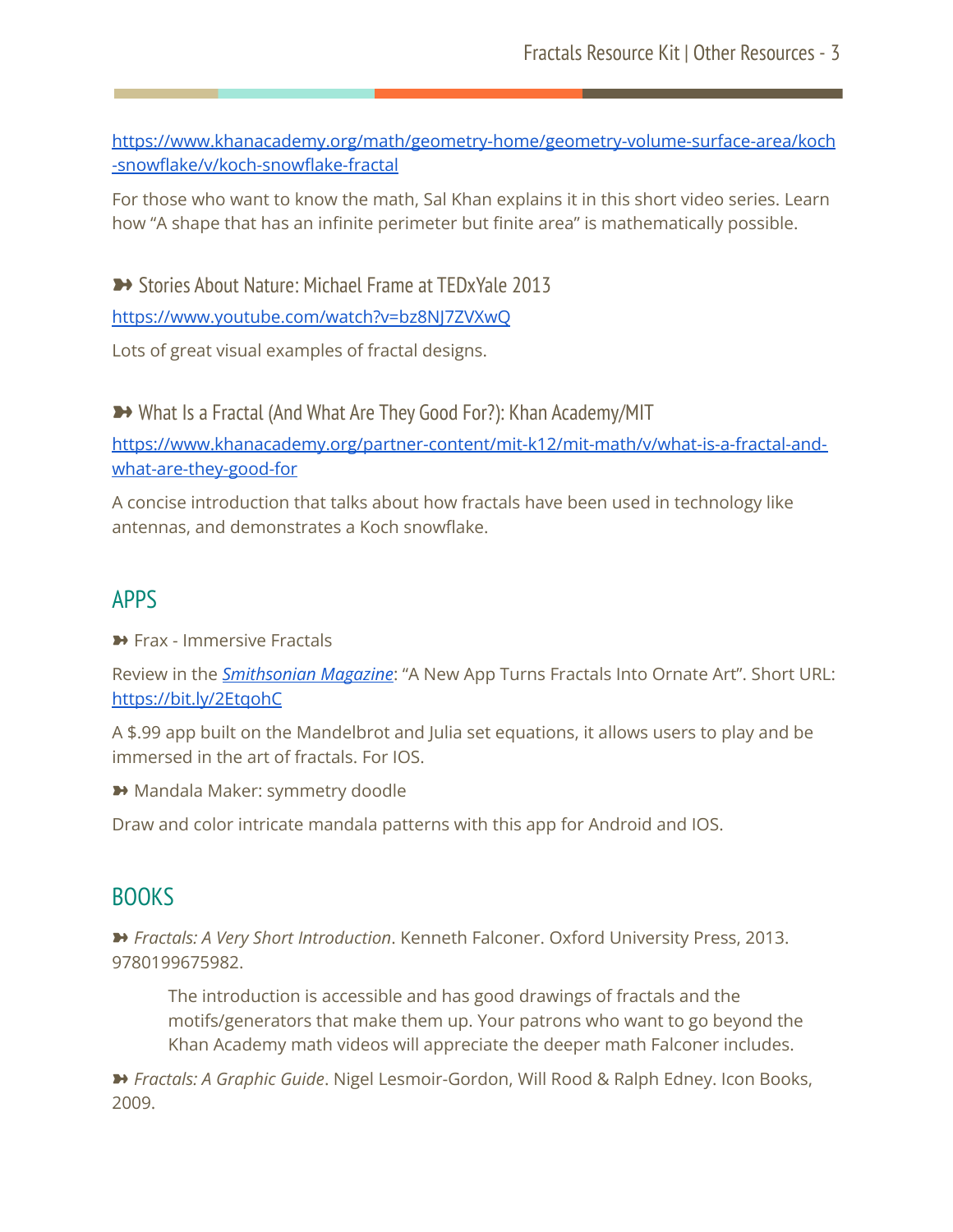Some of the art is downright terrible, but this is an accessible introduction that will give people who want to know a little more just the right amount of information about what fractals are, how they were first described, and how they are used today.

➽ *Mysterious Patterns: Finding Fractals in Nature*. Sarah C. Campbell and Richard Campbell. Boyds Mills Press, 2014. ISBN 9781620916278.

Included in kit. If you only read one book about fractals, this one will give you just the right start, with lots of pictures to illustrate the ideas.

➽ *Patterns in Nature: Why the Natural World Looks the Way It Does*. Philip Ball. University of Chicago Press, 2016. ISBN 9780226332420

Gorgeous, full-color photographs fill this book. Only chapter 2 is about fractals, and the rest of the book is about other types of patterns found in nature. Accessible and eye-catching.

#### YouTube

**→** There are more videos on this topic than can be included here - many include mesmerizing imagery that will take you down the rabbit hole for hours.

If your patrons have dipped their toes in and can't wait to learn more, below are a set of internet search terms that will turn up beautiful images and fascinating mathematical history.

Search terms for inspiration

Cantor set

Devil's staircase (Cantor set)

Eulerian path/Eulerian circuit

Fournier fractal (shows that an infinite universe need not be equally bright in all directions, if it has a fractal structure - answer to Olbers' Paradox)

Indra's net

Julia set/Fatou set (couldn't be adequately visualized until computers caught up - though the math was described during WWI by Gaston Julia and Pierre Fatou)

Lichtenberg figure

Lorenz attractor/system

Mandelbrot set